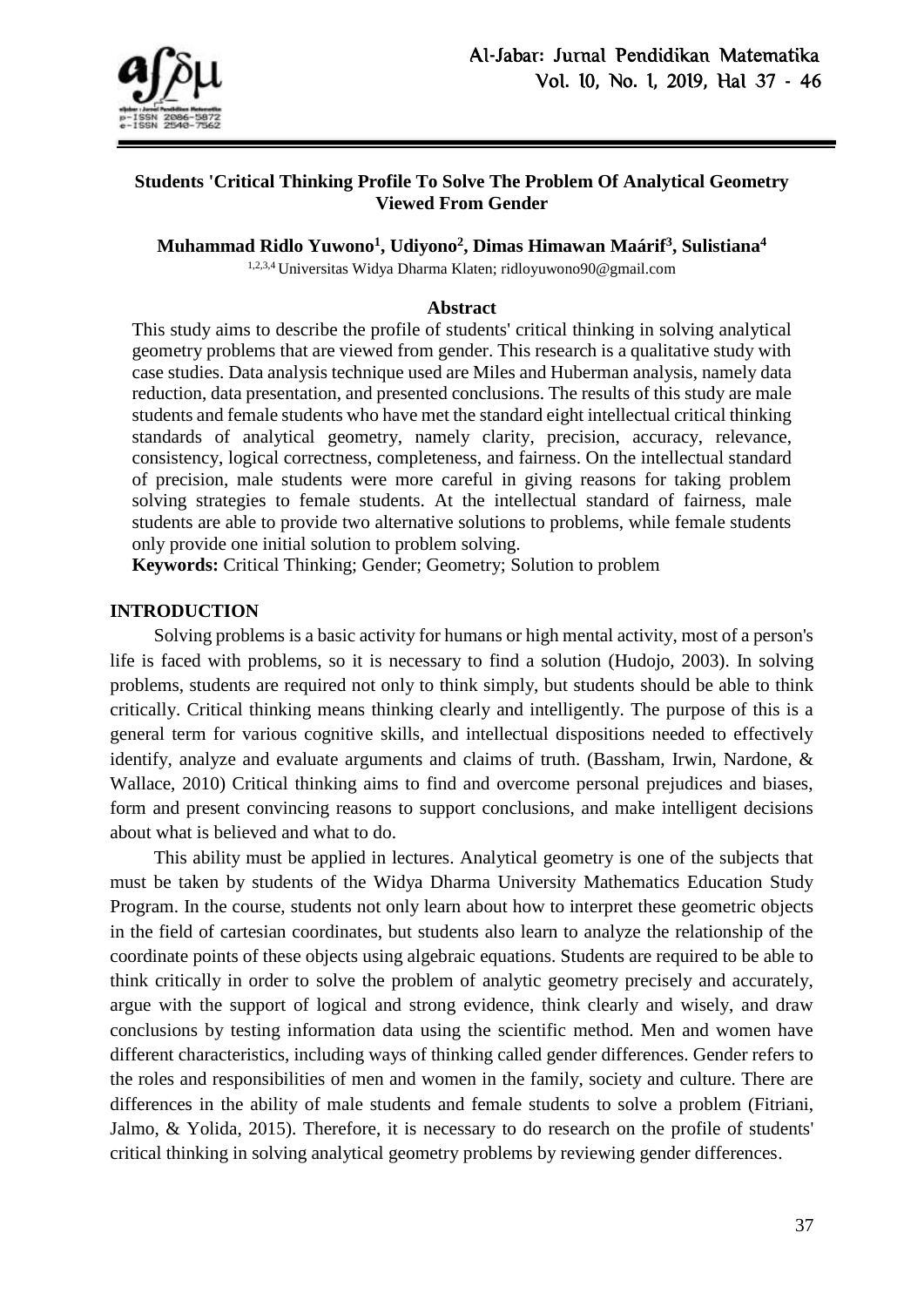Based on previous research, many studies have been conducted on improving the ability of critical thinking skills or analyzing students' critical thinking (Adiwijaya, Suarsini, & Lukiati, 2016; Alfi, Sumarmi, & Amirudin, 2016; I. W Anita, 2015; Dewanti, 2018; Haryani, 2012; Huda, Susilo, & Sa'dijah, 2017; Imawan, 2015; Pratama & Prastyaningrum, 2016; Rahmatin, 2013; Rohmatin, 2013; Syutharidho & M, 2015; Widodo, 2016; Yusmanto & Herman, 2015) and research that examines gender differences (Agustina & Amin, 2013; Fitriani et al., 2015; Irvaniyah & Oktaviana Akbar, 2014; Rahayuningsih & Feriyanto, 2018; Subarinah, 2013; Sukayasa, 2014). However, there are no studies that describe students' critical thinking skills in solving analytical geometry problems that are viewed from gender.

Based on previous research, the novelty of this study lies in the description of students' critical thinking skills in solving analytical geometry problems that are viewed from gender. So, this study aims to describe the profile of students' critical thinking in solving analytical geometry problems viewed from gender.

## **THE RESEARCH METHODS**

This research is a qualitative study with a case study approach. The subject taking technique was done by purposive sampling. The subjects were taken as many as 2 male students and 2 female students. The main instrument in this study was the researcher and the auxiliary instruments were analytic geometry problem solving tests. The problem solving test consists of two stages, namely problem solving test I and problem solving test II.

# **Problem solving test I:**

An ABC triangle is known with coordinates A (-1, -2), B (3, 1), and C (6, -5). Determine the coordinates of point D so that ABCD forms a parallelogram.

## **Problem solving test II:**

A KLM triangle with coordinates K (-2, 3), L (1, -1), and M (7, 1) is known. Determine the point N coordinates so that the KLMN forms a parallelogram

The data collection technique uses think aloud and the validity test in this study uses time triangulation. Data analysis techniques used analysis from Miles and Huberman, namely data reduction, data presentation, and conclusion drawing.

# **THE RESULTS OF THE RESEARCH AND THE DISCUSSION**

This study describes the students' critical thinking skills viewed from gender. In this study the profile of critical thinking in solving analytical geometry problems was identified through aloud thinking activities. Think aloud activities were recorded using a recording device, then transcriptions of think aloud activities were made, namely think aloud protocol based on the recordings obtained. Furthermore, field notes are made based on the current situation of the think-aloud activities. The transcription is reduced by identifying student questions and statements in the process of solving analytic geometry problems into intellectual standards of critical thinking, namely clarity, precision, accuracy, relevance, consistency, logical correctness, completeness, fairness (Bassham et al., 2010). But beforehand, transcription differentiated the stages of aloud thinking activities into four stages of problem solving namely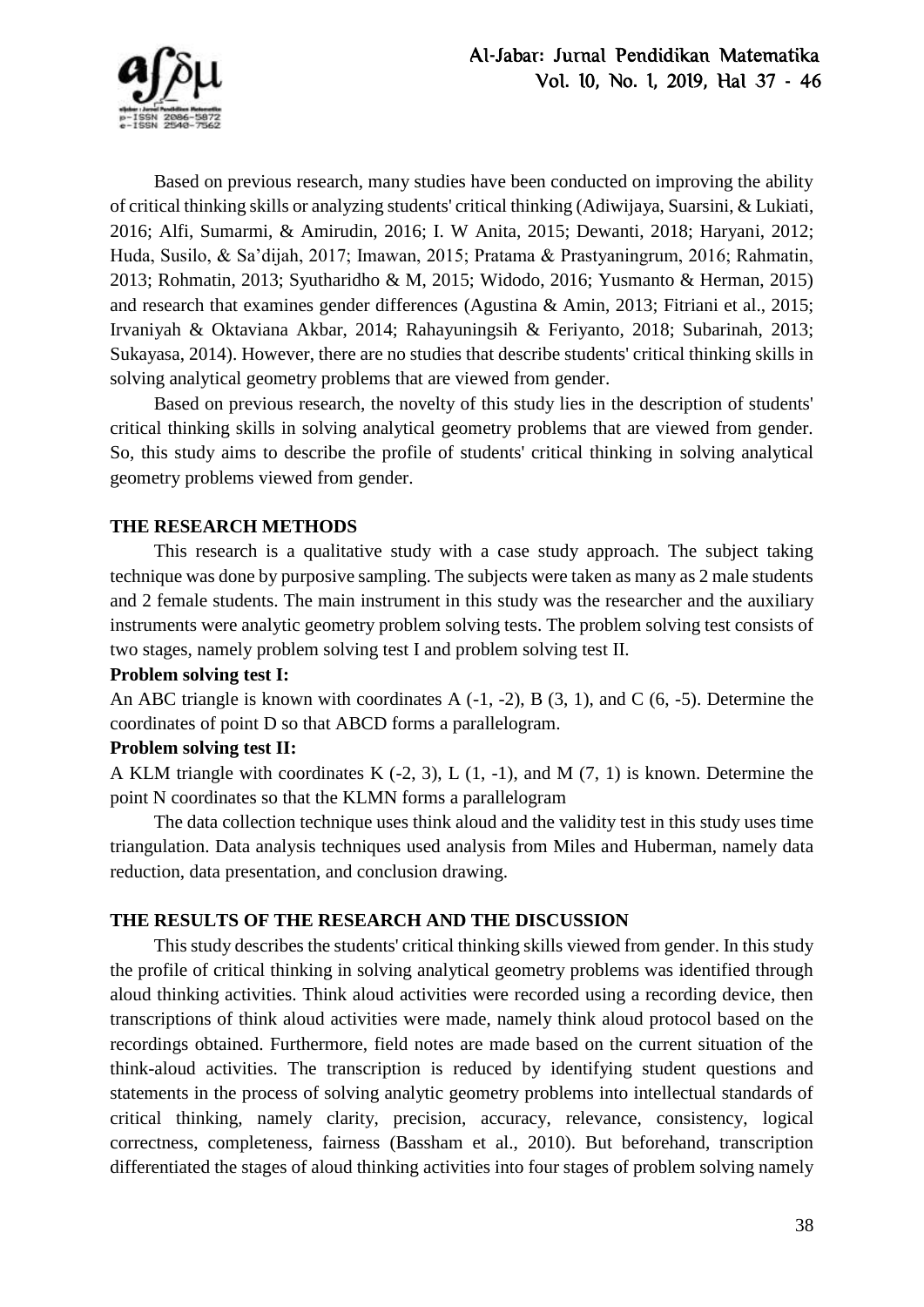

understanding the problem, devising a plan, carrying out a plan, and re-checking (Polya, 1973). Furthermore transcription that has been differentiated into categories and stages of problem solving is analyzed by means of data reduction, data display and conclusion drawing. Data analysis is also done by looking at the field notes and the results of student work to strengthen or support transcriptional data.

Data were analyzed using the analysis of Miles and Huberman, namely data reduction, data presentation, and conclusion drawing. After the data from the first and second collection results are obtained, the data is then grouped based on the stages of the problem solving process. Furthermore, the data at each stage are identified and grouped based on the intellectual standard of critical thinking being studied. In this study after the data has been reduced, data that has been grouped based on intellectual standards of critical thinking, then presented in the form of narrative texts and tables. From this presentation there will be seen a profile of critical thinking based on intellectual standards of critical thinking well in each subject of the study. The next step is to make conclusions and verification. Verification is done through scrutiny of critical thinking data in solving problems. Drawing conclusions is done by taking conclusions on data retrieval. This conclusion becomes a profile description of critical thinking in solving problems from each research subject.

Figure 1 shows the answer to the L1 subject (the first male student subject).

 $=$   $V1T +$ 天平  $1451 + 1.97 + 1.358$ (中)(三寸/年十)) 下城  $9 + 15 = \sqrt{111}$ IBCI =

**Figure 1**. Answer of Problem Solving I from Subject L1

The following are the results of L1 subject interviews related to problem solving questions I.

W1-1105 P: "What information is there in the matter?"

W1-1106 L1: "An ABC triangle with coordinates A  $(-1, -2)$ , B  $(3.1)$ , and  $(C (6, -5)$  is required to determine the coordinates of point D so that the ABCD forms a parallelogram"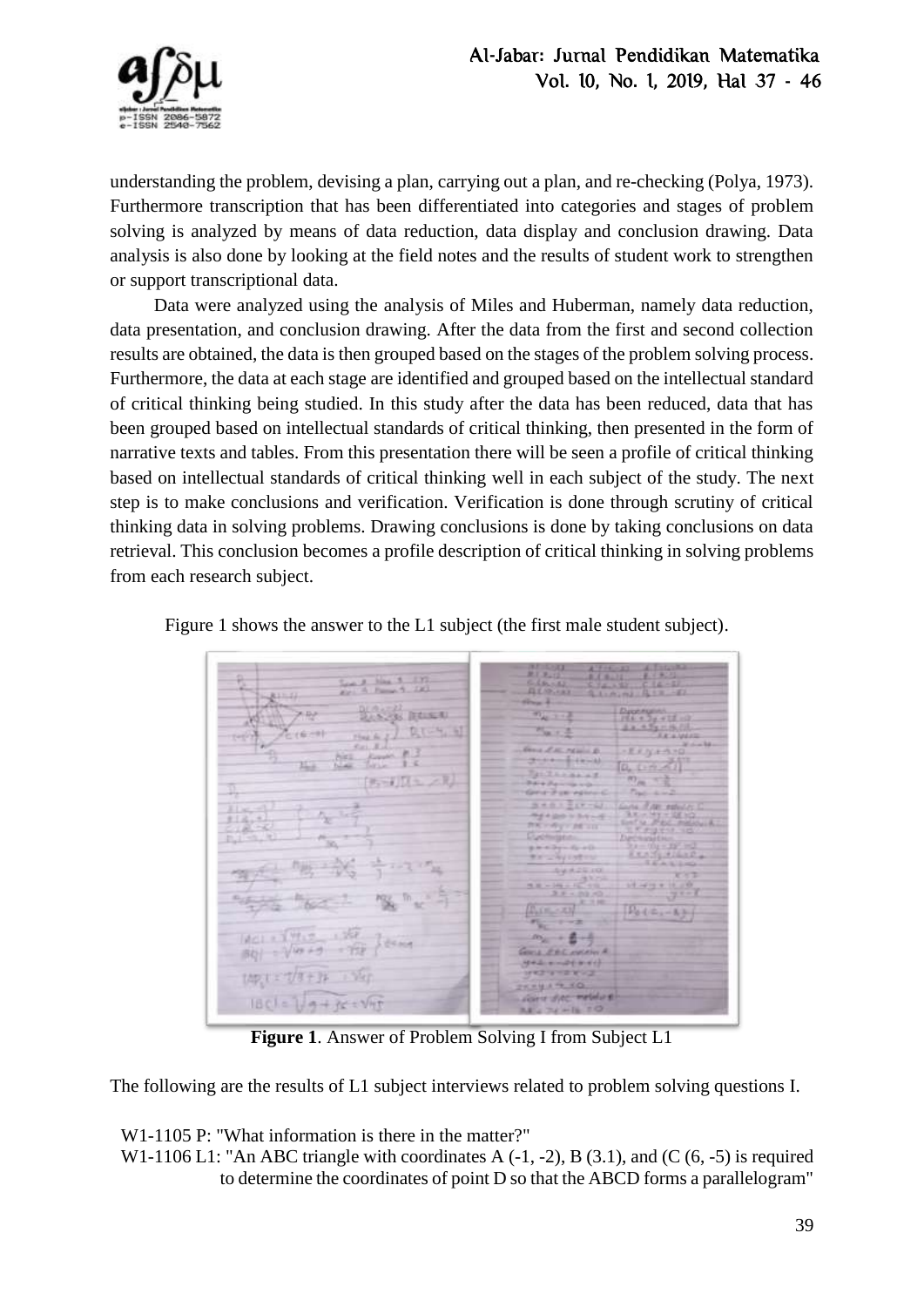

- W1-1107 P: "What does the question ask?"
- W<sub>1</sub>-1108 L<sub>1</sub>: "Finding the coordinates of point D so that ABCD forms a parallelogram"
- W1-1109 P: "Explain what is meant by the information you have mentioned earlier"
- W1-1110 L1: "Yes, by knowing the dots it was told to look for point D so that ABCD formed parallelogram"
- W1-1111 P: "What knowledge (what have you learned) is needed to solve the problem?"
- W1-1112 L1: "Knowledge of vectors, looking for line equation gradients, and parallelogram properties"
- W1-1113 P: "How is your strategy to solve the problem?"
- W1-1114 L1: "I use vector and straight line equation Sir"
- W1-1115 P: "Explain your reason why you chose that strategy to solve the problem!"
- W1-1116 L1: "Yes it's easier sir, heee ...."
- W1-1117 P: "The point is it is easier than what strategy?"
- W<sub>1</sub>-1118 L<sub>1</sub>: "From the equation of the straight line, Sir"
- W1-1119 P: "Now explain your steps to solve the problem!"
- W1-1120 L1: "Here, I draw first Sir, after that I look for point D it's up 3 right 4 units sir, so point D is found."
- W1-1121 P: "That's the vector strategy, isn't it?"
- W1-1122 L1: "Yes sir"
- W1-1123 P: "What is your underpinning theory using such a way?"
- W1-1124 L1: "Basically, it is the theory of understanding parallelogram, Sir"
- W1-1125 P: "What is it? Tell me more?"
- W<sub>1</sub>-1126 L<sub>1</sub>: "the opposite sides of Parallelogram are the same in length and parallel"
- W<sub>1</sub>-1127 P: "Where did you find the strategy? What material and what book?"
- W<sub>1</sub>-1128 L<sub>1</sub>: "I think it by myself, Sir"
- W1-1129 P: "Ok, what conclusions do you get from the results of implementing a strategy for solving the problem?"
- W<sub>1</sub>-1130 L<sub>1</sub>: "The point D that I found there are three, namely D<sub>1</sub>, D<sub>2</sub>, and D<sub>3</sub>. It was the same way as looking for D1"
- W1-1131 P: "Are you sure that your work is completed and correct?"
- W1-1132 L1: "Insya Alloh, I have, Sir"
- W<sub>1</sub>-1133 P: "Wait a minute, are there wrong steps or elements in your work?"
- W<sub>1</sub>-1134 L<sub>1</sub>: "Insya Alloh, no Sir. I have already checked this using the line gradient and the distance between two points"?
- W1-1135 P: "How about the result?"
- W<sub>1</sub>-1136 L<sub>1</sub>: "The gradient of the sides are parallel and the length is the same, Sir."
- W<sub>1</sub>-1137 Q: "Is there a strategy or other way to solve the problem?"
- W1-1138 L1: "Yes, there is. Sir. I also use the equation of linear line."
- W<sub>1</sub>-1139 P: "Can you explain how it works?"
- W1-1140 L1: "Yes sir. first, find the gradient of AB, then through C is made a line parallel to AB."
- W1-1141 P: "How do I find the line equation?"
- W<sub>1</sub>-1142 L<sub>1</sub>: "By using the AB gradient and the point C coordinates can be made the equation of the line sir."
- W1-1143 P: "then"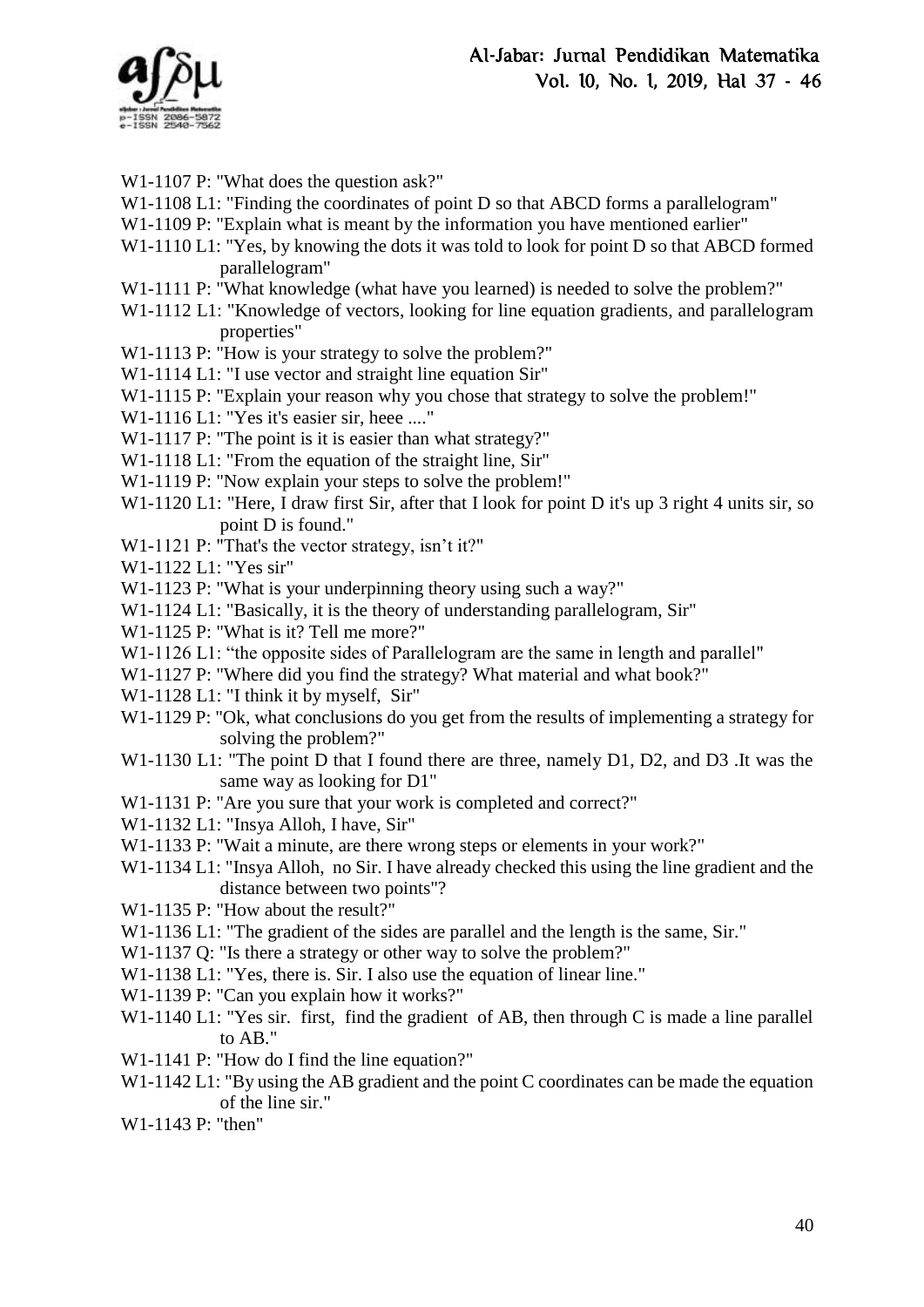

- W1-1144 L1: "Then through point B I make a line parallel to the AC and make the equation of the line in the same way as before, then look for the point of cut with the method of elimination and substitution"
- W1-1145 P: "And it conveys the same as the first way"
- W<sub>1</sub>-1146 L<sub>1</sub>: "Yes sir it is the same, point the coordinates of D<sub>1</sub> are  $(10, -2)$ "
- W1-1147 P: "Then what about point D2 and D3?"
- W1-1148 L1: "The same way Sir. And the result is the same as well, Sir."

Figure 1 shows the answer to the P1 subject (the first female student subject).



**Figure 2.** Answer of Problem Solving I from Subject P1

The following are the results of interviews with P1 subjects related to problem solving questions I.

W<sub>1</sub>-2107 P "Okay, I'm now going to interview you with some questions related to your work" W1-2108 P1 "Yes sir"

- W1-2109 P "First, what information is there in the matter?"
- W1-2110 P1 "There is an ABC triangle with points A  $(-1, -2)$ , B  $(3.1)$ , C  $(6, -5)$ ."

W1-2111P "What is the question asked?"

- W<sub>1</sub>-2112 P<sub>1</sub> "Determining the coordinates of point D until ABCD to form a parallelogram"
- W<sub>1</sub>-2113 P "Explain what is meant by the information you have mentioned earlier"
- W1-2114 P1 "It was known that these three points A, B, and C. Then, it was told to look for point D to form a parallelogram."
- W1-2115 P "What theory (what have you learned) is needed to solve the problem?"
- W1-2116 P1 "Coordinate system, parallelogram, looking for gradients of the equation of lines"
- W1-2117 P "How do you / your strategy to solve the problem?"
- W<sub>1</sub>-2118 P<sub>1</sub> "I draw a line perpendicular from point C to right 4 and up 3"
- W1-2119 P "What is your underlying theory to use that way?"
- W<sub>1</sub>-2120 P<sub>1</sub> "Since this is the parallelogram the opposite side is parallel and the same in length I take it by pulling from point A to point B. And from A to B up 3 to right 4"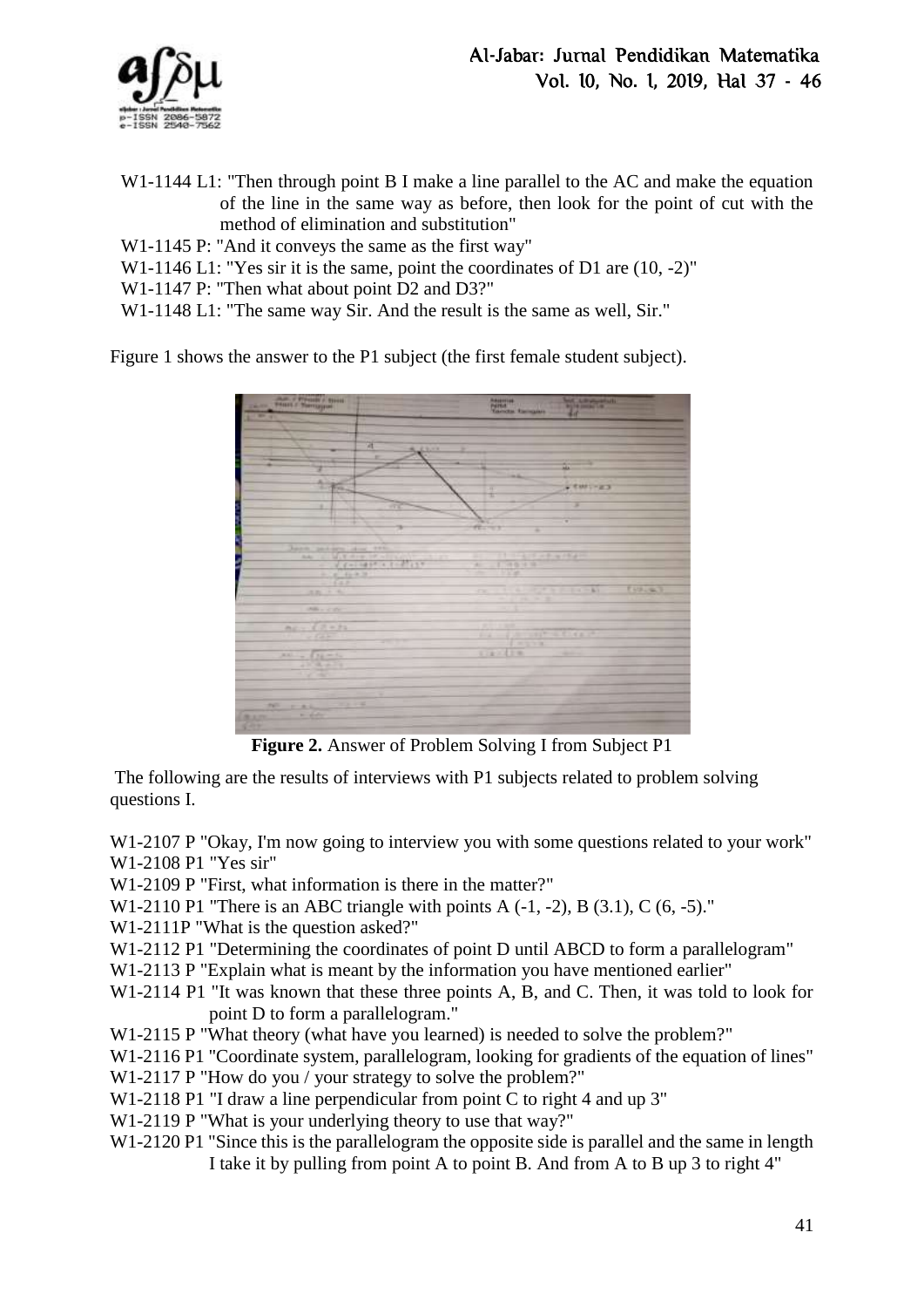

- W1-2121 P "Okay, I continue the question Explain your reason why you choose that strategy to solve the problem?"
- W1-2122 P1 "Yes .... this is what I can, sir, ."
- W1-2123 P "Please, explain your steps to solve the problem now!"
- W<sub>1</sub>-2124 P<sub>1</sub> "I draw a line of coordinates first, then I draw the dots to look for point D in the way I did .. I drag a perpendicular line from A to B. From A to B up 3 to the right 4 units then I made this as a guide to find point D. I drew a perpendicular line from point C upwards 3 units and to the right 4 units, and found point D (10, -2) Then I connected the points A, B, C, D so that forms a parallelogram"
- W1-2125 P "Where did you get the strategy? On what material and what source book?"
- W1-2126 P1 "Yes ...... I just think by myself, sir"
- W1-2127 P "What conclusions do you get from the results of implementing a strategy for solving the problem?"
- W1-2128 P1 "I found the coordinates of point D (10, -2) so that ABCD formed the parallelogram"
- W1-2129 P "Are you sure that your work is completed and correct?"
- W1-2130 P1 "Yes Sir, sure"
- W1-2131 P "If it is true that ABCD is a parallelogram, try to check whether the opposite side is the same in length and parallel."
- W1-2132 P1 "Oh yes sir, let me check it first" (subject checked quietly)
- W1-2133 P "have you finished checking it??"
- W1-2134 P1 "Yes, Sir"
- W1-2135 P "Yeah, how about ya?"
- W<sub>1</sub>-2136 P<sub>1</sub> "I find the length of AB and the length of the CD by using the two-point distance formula. The result is both five. then the length of AC and BD I find it the same way and the result is the same in length, the root of 58, Sir "
- W<sub>1</sub>-2137 P "Then what about the parallel facing side each other? How to check the alignment?"
- W1-2138 P1 "The AB and the CD have the same slope Sir I made the perpendicular line to A to B up 3 units and to the right 4 units, so also from C to D."
- W1-2139 P "For AC and BC, is it also the same case"
- W1-2140 P1 "Yes sir, the same"
- W1-2141 P "Wait a minute, is there any wrong steps or elements in your work?"
- W1-2142 P1 "I do not think so sir, because I checked as I have just mentioned"
- W1-2143 P "Is there any other way or strategy to solve the problem?"
- W1-2144 P1 "Emmmm .......... I Do not know sir, I usually do like this, heeee ........."
- W1-2145 P "Sure there's no other way?"
- W1-2146 P1 "no, Sir. No other way.

Table 1 contains a description of the profile of critical thinking of male and female students in solving analytic geometry problem.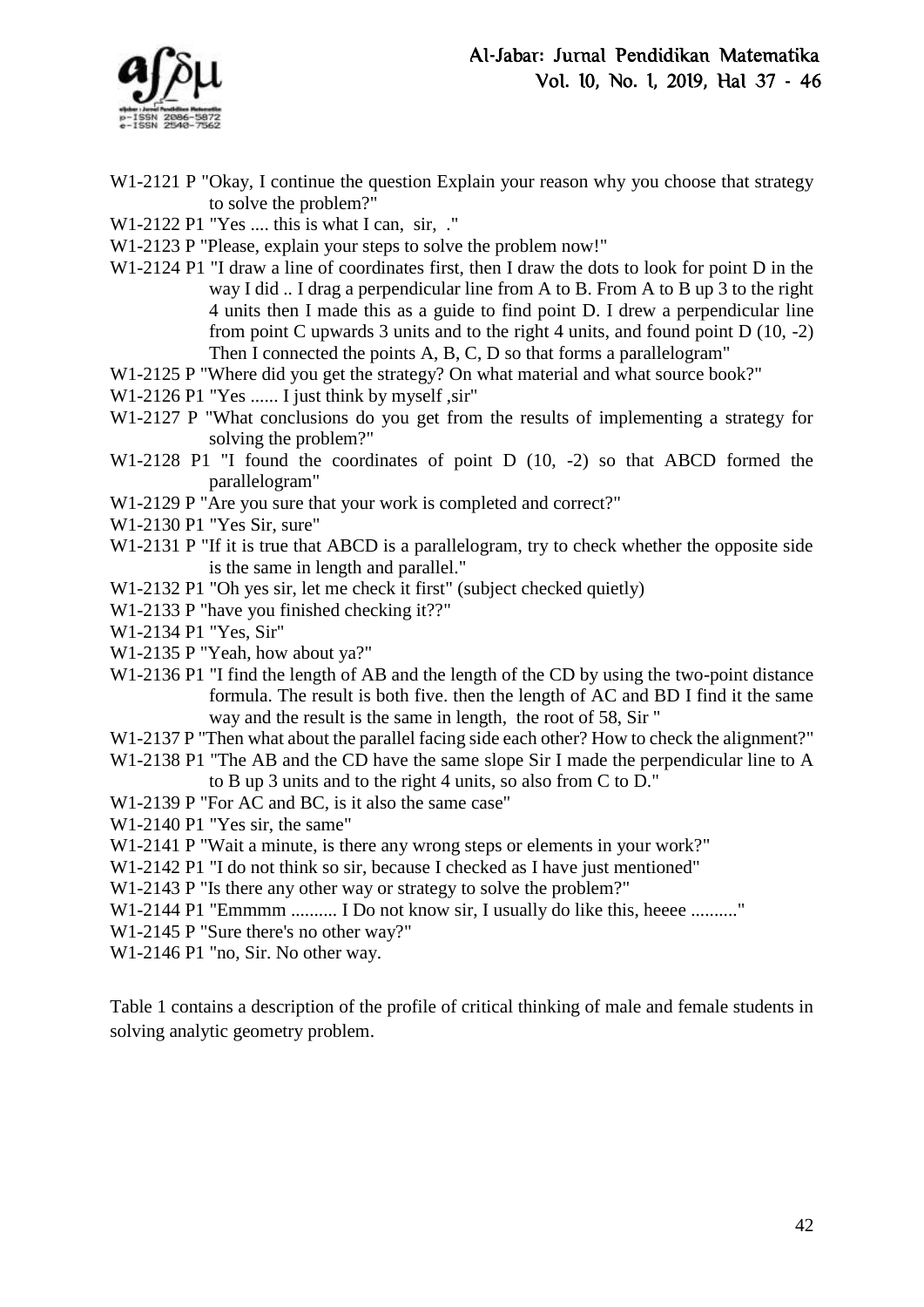

| <b>Tabel 1.</b> The Profile of Critical Thinking of Suddents in Solving Analytical Geometry |                                         |                                                                                                                                                                                                                                                                                                                                                                                                                  |                                                                                                                                                                                                                                                                                                                                                                                             |
|---------------------------------------------------------------------------------------------|-----------------------------------------|------------------------------------------------------------------------------------------------------------------------------------------------------------------------------------------------------------------------------------------------------------------------------------------------------------------------------------------------------------------------------------------------------------------|---------------------------------------------------------------------------------------------------------------------------------------------------------------------------------------------------------------------------------------------------------------------------------------------------------------------------------------------------------------------------------------------|
| N <sub>0</sub>                                                                              | <b>Intellectual</b><br><b>Standards</b> | <b>Male Student Critical Thinking</b><br><b>Profile</b>                                                                                                                                                                                                                                                                                                                                                          | <b>Female Student Critical Thinking</b><br><b>Profile</b>                                                                                                                                                                                                                                                                                                                                   |
| $\mathbf{1}$                                                                                | Clarity                                 | Male students read the problem at<br>a glance (skimming). Male<br>Students are able to convey what<br>is known to the problem and what<br>is asked clearly and correctly.                                                                                                                                                                                                                                        | Female students read the problem at a<br>glance (skimming). Female students<br>are able to convey what is known to<br>the problem and what is asked clearly<br>and correctly                                                                                                                                                                                                                |
| $\overline{2}$                                                                              | Precision                               | Male students are careful in<br>planning a strategy or plan to<br>solve the problems shown by<br>understanding what is meant by<br>the problem. Male students are<br>also careful in implementing the<br>plan to solve the problem. The<br>Male student gives the reason for<br>choosing his plan.                                                                                                               | Female students are careful in planning<br>strategies or plans to solve the<br>problems demonstrated by<br>understanding what is meant by the<br>problem. Female students are less<br>careful in implementing plans to solve<br>problems. The female student does not<br>give the reasons for the complete<br>selection of the plan.                                                        |
| 3                                                                                           | Accuracy                                | Male students understand the<br>problem appropriately. In drawing<br>up a plan the student can mention<br>relevant prior knowledge to solve<br>the problem. Male students are<br>able to convey the steps of their<br>strategy to solve the problem in<br>general. In implementing the plan,<br>the student tries to use his own<br>thinking and mentions the source<br>to obtain the strategy he<br>implements. | The student understands the question<br>exactly. In preparing a student plan<br>link it with prior knowledge relevant to<br>solving the problem. The student is<br>able to convey the steps of his strategy<br>to solve the problem in general. In<br>implementing the plan, the student<br>tries to use her own reasoning and<br>mentions the source to get the strategy<br>to be applied. |
| 4                                                                                           | Relevance                               | Male students carry out plans in<br>accordance with the plan has been<br>prepared.                                                                                                                                                                                                                                                                                                                               | Female students carry out the plan as<br>planned has been compiled.                                                                                                                                                                                                                                                                                                                         |
| 5                                                                                           | Consistency                             | Male students feel there is an<br>inconsistency in their belief that<br>the answer is correct by checking<br>the answer.                                                                                                                                                                                                                                                                                         | The female student felt there was an<br>inconsistency in her belief that the<br>answer was correct by double-<br>checking the answer.                                                                                                                                                                                                                                                       |
| 6                                                                                           | Logical<br>correctness                  | Male students draw conclusions<br>correctly through the process of<br>implementing the plan and<br>checking the truth.                                                                                                                                                                                                                                                                                           | Female student correctly through the<br>process of implementing the plan and<br>check the truth.                                                                                                                                                                                                                                                                                            |
| 7                                                                                           | Completeness                            | Male students re-invent the work<br>by checking the completeness and<br>truth of the answer.                                                                                                                                                                                                                                                                                                                     | Female students re-dig the work by<br>checking back the completeness and<br>truth of the answer.                                                                                                                                                                                                                                                                                            |
| 8                                                                                           | Fairness                                | Male students use alternative<br>strategies to solve problems. Such<br>alternative strategy as a means of<br>correction of the strategy used<br>previously.                                                                                                                                                                                                                                                      | Female students do not use alternative<br>strategies to solve problems due to<br>lack of knowledge about the strategy.<br>Female students can only use one<br>strategy only.                                                                                                                                                                                                                |

# Tabel 1. The Profile of Critical Thinking of Students in Solving Analytical Geometry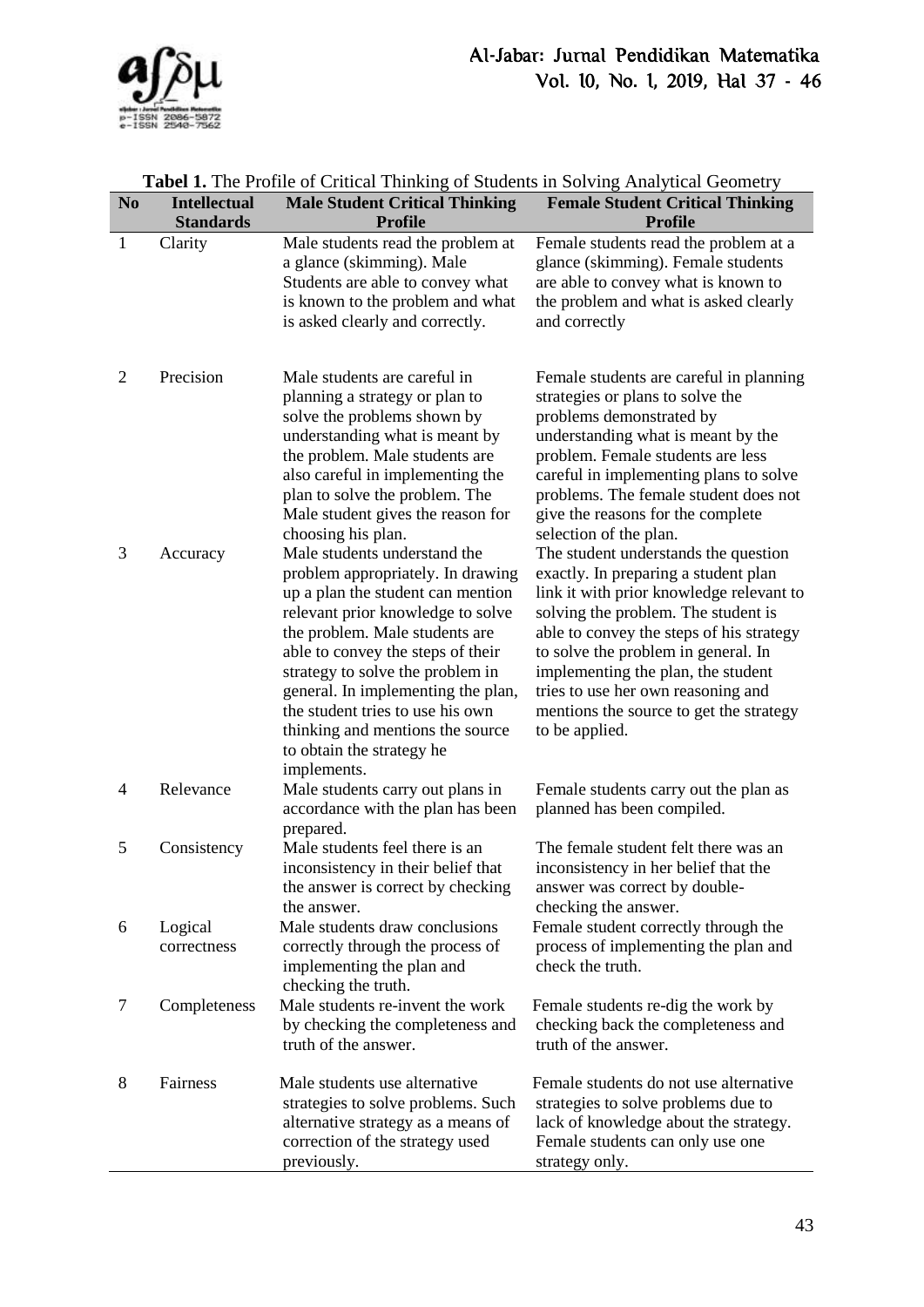

Based on the analysis of the results of the study, male students and female students met eight intellectual standards of critical thinking (Bassham et al., 2010). The results of this study also obtained information that the profile of critical thinking of male and female students in solving problems of analytical geometry was relatively the same for each intellectual standard of critical thinking. This is because there is no significant difference in mathematical critical thinking skills in terms of gender (Ika Wahyu Anita, 2015).

Differences in the profile of critical thinking of male students and female students in solving analytical geometry problems in this study lies in the intellectual standards of precision and fairness. In the intellectual standard of precision, male students are careful in giving reasons for making problem solving strategies. Whereas female students are not careful in giving reasons for taking the strategies used in problem solving. The results of the Sukayasa research state that they are better able to understand geometry concepts and are more critical and creative in developing ideas in solving problems than female students (Sukayasa, 2014). Based on the analysis of the results of the study, male students were able to provide reasons by considering two alternative strategies, which were more effective and efficient. This alternative difference in taking is what distinguishes male and female students from the intellectual standard of fairness. Female students only have one alternative solution. This is due to a lack of knowledge and experience of female students regarding these alternatives. Male students have a more open way of thinking, so that they are able to think abstract mathematically to bring up their novelty and flexibility by finding different patterns of answers and announcing the results they find carefully. While the subject of women has a way of thinking that is still in concrete experiments, and the difficulty of making abstract observations of abstract numbers so that patterns are generally not found. (Subarinah, 2013)

The results of this study are also relevant to Haryani's research which describes the profile of critical thinking processes of high school students in solving mathematical problems in terms of cognitive style and gender. The results of the study show that the thinking process of students in the four stages of problem solving fulfills aspects of clarity, accuracy, precision, relevance, logic, depth, breadth, and significance (Haryani, 2012). Male and female students can go through all stages of critical thinking in solving story problems. As well as the results of research by Rahayuningsih & Feriyanto which states that at the strategy planning stage, female students are more consistent in using concepts than male students. At the stage of implementing the plan, male students are better at using principles and writing symbols than female students. At the stage of checking again, female students are more systematic than male students. (Rahayuningsih & Feriyanto, 2018)

## **CONCLUSION AND SUGGESTION**

Based on the results of analysis and discussion, it can be concluded that male students and female students have fulfilled eight intellectual standards of critical thinking in solving analytical geometry problems, namely clarity, precision, accuracy, relevance, consistency, logical correctness, completeness, and fairness. In the intellectual standard of precision, male students are more careful in giving reasons for taking problem-solving strategies than female students.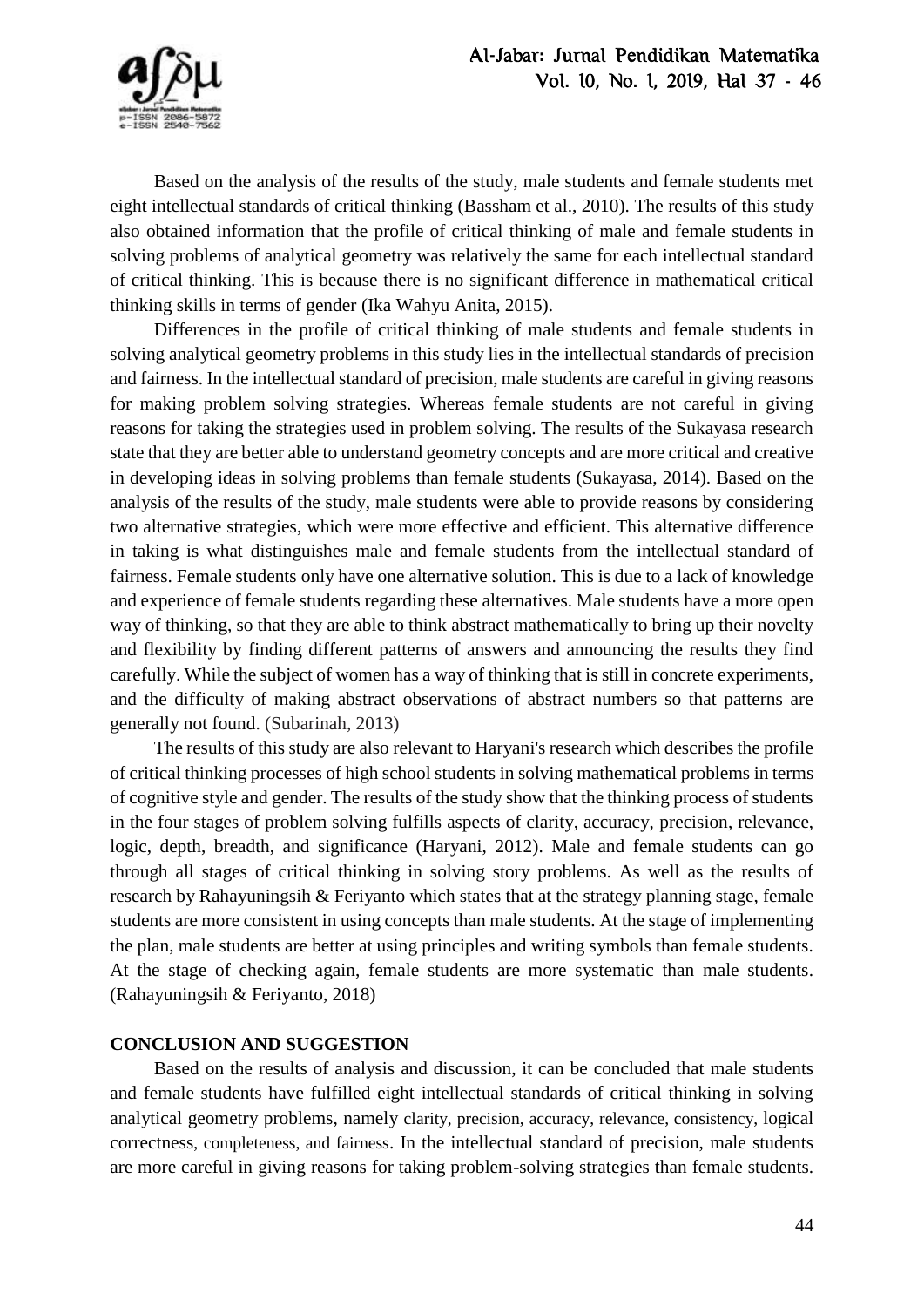

On the standard of fairness male students are able to provide two alternative problem-solving strategies, while female students only provide one alternative problem-solving strategy.

Suggestions that can be given to the next researcher are expected to be able to examine problems with a wider range and to be able to describe other abilities needed in mathematics, and lecturers should utilize intellectual standards of critical thinking in developing analytical geometry learning so students can solve problems better.

## **REFERENCES**

- Adiwijaya, H., Suarsini, E., & Lukiati, B. (2016). Penerapan Pembelajaran Reciprocal Teaching Berbantuan Peta Konsep Untuk Meningkatkan Kemampuan Berpikir Kritis Siswa Pembelajaran Biologi. *Jurnal Pendidikan*, *1*(12), 2379–2387.
- Agustina, I. W., & Amin, S. M. (2013). Profil Pengajuan Soal Matematika Siswa Kelas VII SMP Pada Materi Perbandingan Ditinjau Dari Perbedaan Kemampuan Matematika Dan Perbedaan Jenis Kelamin. *MATHEdunesa*, *2*(2), 1–8.
- Alfi, C., Sumarmi, & Amirudin, A. (2016). Pengaruh Pembelajaran Geografi Berbasis Masalah Dengan Blended Learning Terhadap Kemampuan Berpikir Kritis Siswa SMA. *Jurnal Pendidikan : Teori, Penelitian, Dan Pengembangan*, *1*(4), 597–602.
- Anita, I. W. (2015). Pengaruh Motivasi Belajar Ditinjau Dari Jenis Kelamin terhadap Kemampuan Berpikir Kritis Matematis Mahasiswa. *Jurnal Ilmiah UPT P2M STKIP Siliwangi*, *2*(2), 246–251.
- Anita, I. W. (2015). Pengaruh Motivasi Belajar Ditinjau Dari Jenis Kelamin Terhadap Kemampuan Berpikir Kritis Matematis Mahasiswa. *Jurnal Ilmiah UPT P2M STKIP Siliwangi*, *2*(2), 246–251.
- Bassham, G., Irwin, W., Nardone, H., & Wallace, J. M. (2010). *Critical Thinking: A Student's Introduction*. New York: McGraw-Hill.
- Dewanti, S. S. (2018). Profil Berpikir Kritis Mahasiswa PGMI dalam Memecahkan Masalah Matematika Dasar. *Matematika dan Pembelajaran*, *6*(1), 11–22. https://doi.org/10.33477/mp.v6i1.451
- Fitriani, Y., Jalmo, T., & Yolida, B. (2015). Hubungan Antara Gender Dengan Kemampuan Memecahkan Masalah. *Jurnal Bioterdidik: Wahana Ekspresi Ilmiah*, *3*(5), 1–11.
- Haryani, D. (2012). Profil Proses Berpikir Kritis Siswa SMA dengan Gaya Kognitif Field Independen dan Berjenis Kelamin Perempuan dalam Memecahkan Masalah Matematika. In *Seminar Nasional Matematika dan Pendidikan Matematika* (pp. 175–182). Yogyakarta: Jurusan Pendidikan Matematika FMIPA UNY.
- Huda, M. M., Susilo, H., & Sa'dijah, C. (2017). Penerapan Pembelajaran Reciprocal Teaching Dipadu Think Pair Share Untuk Meningkatkan Keterampilan Berpikir Kritis Dan Hasil Belajar Siswa. *Jurnal Pendidikan*, *2*(20), 1356–1368.
- Hudojo, H. (2003). *Pengembangan kurikulum dan pembelajaran matematika*. Malang: Jurusan Matematika Universitas Negeri Malang.